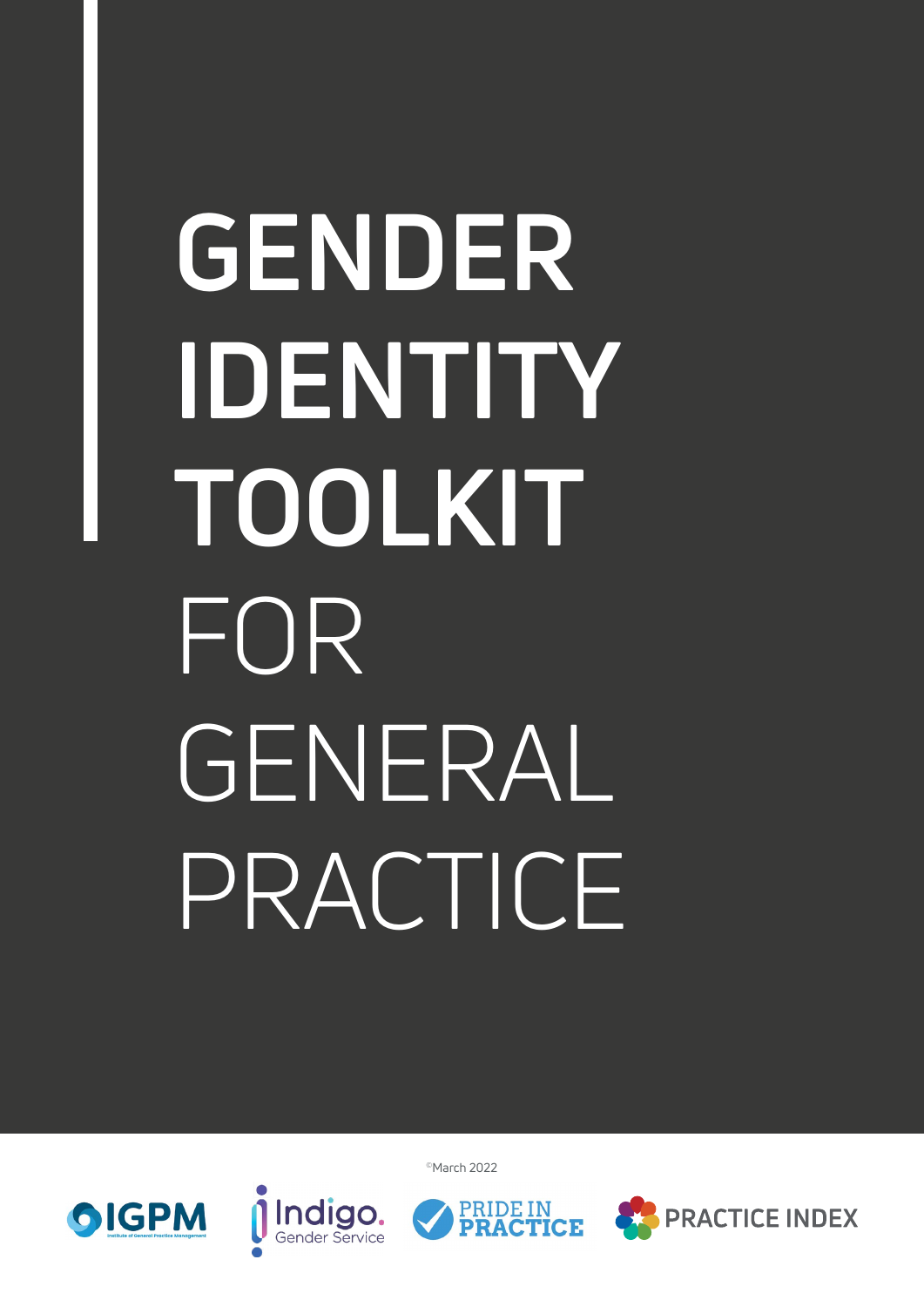

# **Clinical Guidance Document – Gender Identity**

| <b>Version:</b> | Review date: | <b>Edited by:</b> | <b>Approved by:</b> | <b>Comments:</b> |
|-----------------|--------------|-------------------|---------------------|------------------|
|                 |              |                   |                     |                  |
|                 |              |                   |                     |                  |
|                 |              |                   |                     |                  |

# **Table of contents**

| 1            | <b>Introduction</b>                                     | 3 |
|--------------|---------------------------------------------------------|---|
| 1.1          | <b>Policy statement</b>                                 | 3 |
| 1.2          | <b>Status</b>                                           | 3 |
| 1.3          | <b>Training and support</b>                             | 3 |
|              |                                                         |   |
| $\mathbf{2}$ | <b>Scope</b>                                            | 3 |
| 2.1          | Who it applies to                                       | 3 |
| 2.2          | Why and how it applies to them                          | 3 |
|              |                                                         |   |
| 3            | <b>Definition of terms</b>                              | 4 |
| 3.1          | <b>Trans or transgender</b>                             | 4 |
| 3.2          | Non-binary                                              | 4 |
| 3.3          | <b>Gender incongruence</b>                              | 4 |
| 3.4          | Gender dysphoria                                        | 4 |
| 3.5          | <b>Gender identity</b>                                  | 4 |
| 3.6          | <b>Transition</b>                                       | 4 |
| 3.7          | <b>Trans woman</b>                                      | 4 |
| 3.8          | <b>Trans man</b>                                        | 5 |
| 3.9          | <b>Pronouns</b>                                         | 5 |
| 4            | <b>Treatment pathway</b>                                | 5 |
| 4.1          | <b>Referral to a Gender Identity Clinic (GIC)</b>       | 5 |
| 4.2          | <b>Geographical differences</b>                         | 5 |
| 4.3          | <b>GMC Ethical Hub</b>                                  | 6 |
| 4.4          | The protocol                                            | 6 |
| 5            | <b>Administration</b>                                   |   |
|              |                                                         | 6 |
| 5.1          | <b>Medical records</b>                                  | 6 |
| 5.2          | <b>Processing the request</b>                           | 7 |
| 5.3          | <b>Recalling patients for screening</b>                 | 8 |
| 5.4          | UK General Data Protection Regulation (GDPR) compliance | 9 |
| 5.5          | Confidentiality                                         | 9 |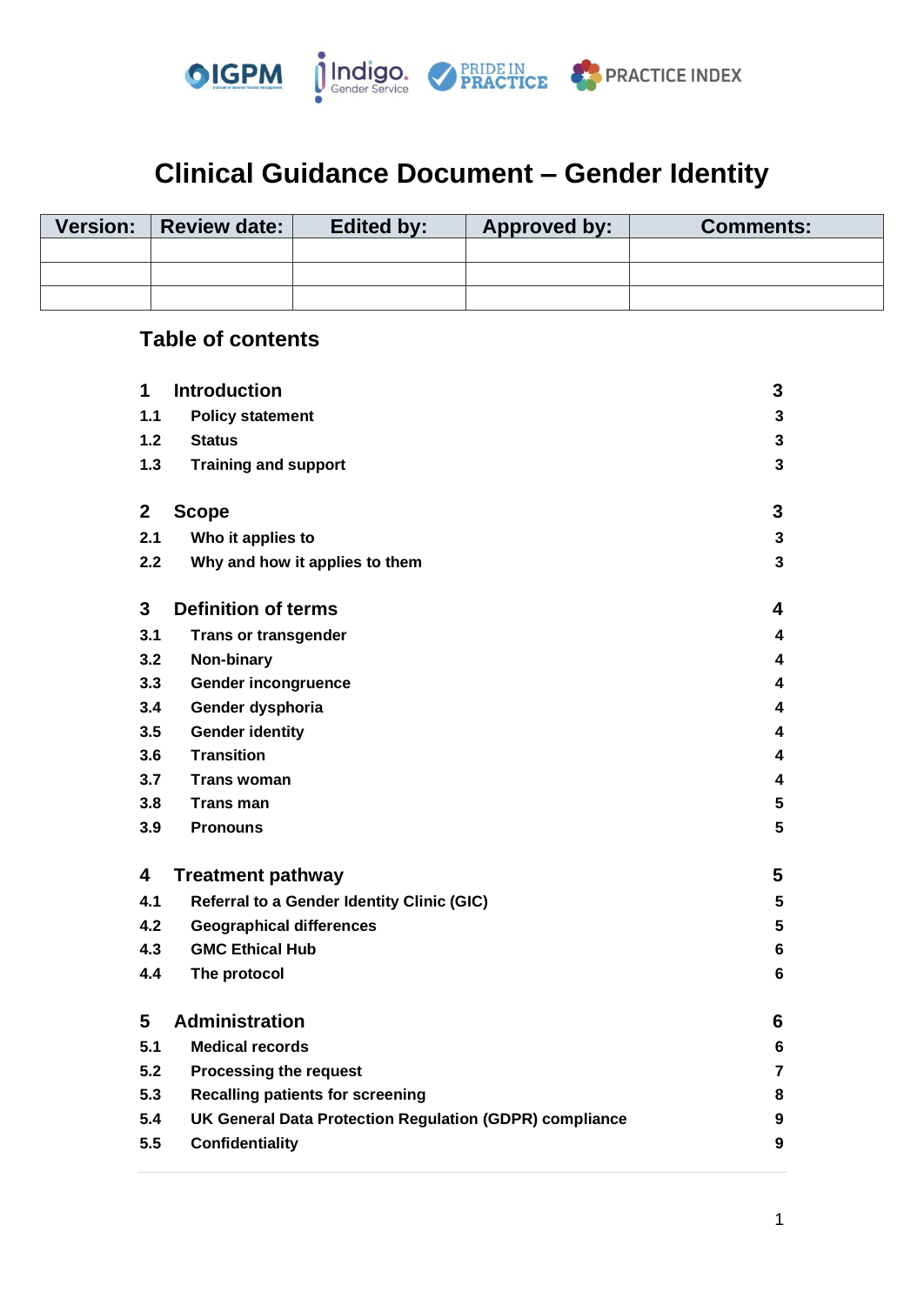





| 5.6 | Respect   | 9  |
|-----|-----------|----|
|     | 6 Summary | 10 |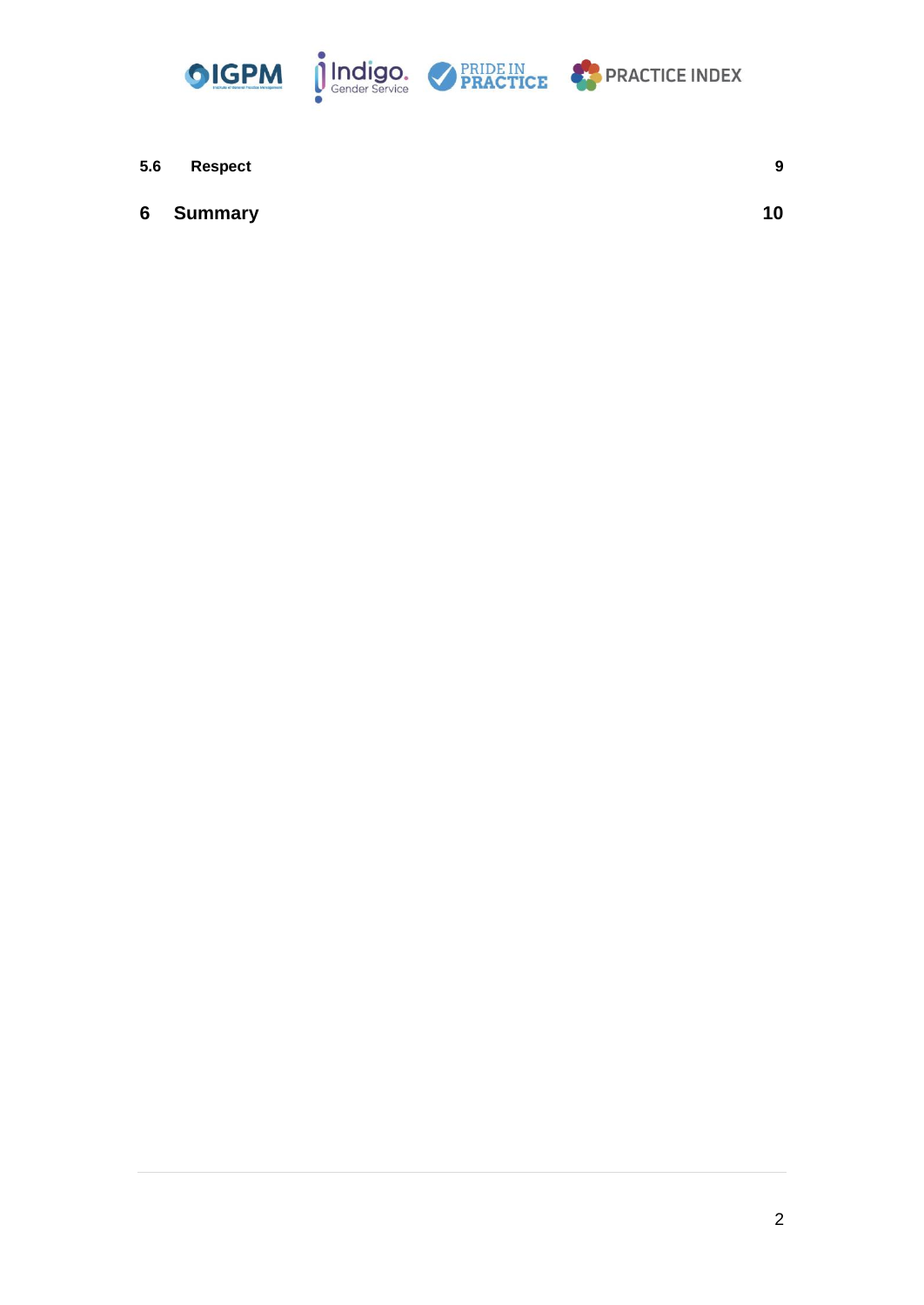

Indiao



# <span id="page-3-0"></span>**1 Introduction**

#### <span id="page-3-1"></span>**1.1 Policy statement**

In 2019, NHS England published the [service specification for adult gender identity](https://www.england.nhs.uk/publication/service-specification-gender-identity-services-for-adults-non-surgical-interventions/)  [services \(non-surgical interventions\)](https://www.england.nhs.uk/publication/service-specification-gender-identity-services-for-adults-non-surgical-interventions/) with the aim of providing consistency and equality across England for transgender patients.

Following this, in 2020 NHS England published the [gender identity development](https://www.england.nhs.uk/publication/gender-identity-development-service-for-children-and-adolescent-service-specification/)  [service for children and adolescent service specification.](https://www.england.nhs.uk/publication/gender-identity-development-service-for-children-and-adolescent-service-specification/)

#### <span id="page-3-2"></span>**1.2 Status**

The organisation aims to design and implement policies and procedures that meet the diverse needs of our service and workforce, ensuring that none are placed at a disadvantage over others, in accordance with the [Equality Act 2010.](https://www.legislation.gov.uk/ukpga/2010/15/contents) Consideration has been given to the impact this policy might have with regard to the individual protected characteristics of those to whom it applies.

This document and any procedures contained within it are non-contractual and may be modified or withdrawn at any time. For the avoidance of doubt, it does not form part of your contract of employment.

#### <span id="page-3-3"></span>**1.3 Training and support**

The organisation will provide guidance and support to help those to whom it applies to understand their rights and responsibilities under this policy. Additional support will be provided to managers and supervisors to enable them to deal more effectively with matters arising from this policy.

# <span id="page-3-4"></span>**2 Scope**

#### <span id="page-3-5"></span>**2.1 Who it applies to**

This document applies to all employees of the organisation and other individuals performing functions in relation to the organisation such as agency workers, locums and contractors.

Furthermore, it applies to clinicians who may or may not be employed by the organisation but who are working under the Additional Roles Reimbursement Scheme (ARRS).

<sup>1</sup> [Network DES Contract specification 2021/22](https://www.england.nhs.uk/publication/network-contract-des-specification-2021-22/)

#### <span id="page-3-6"></span>**2.2 Why and how it applies to them**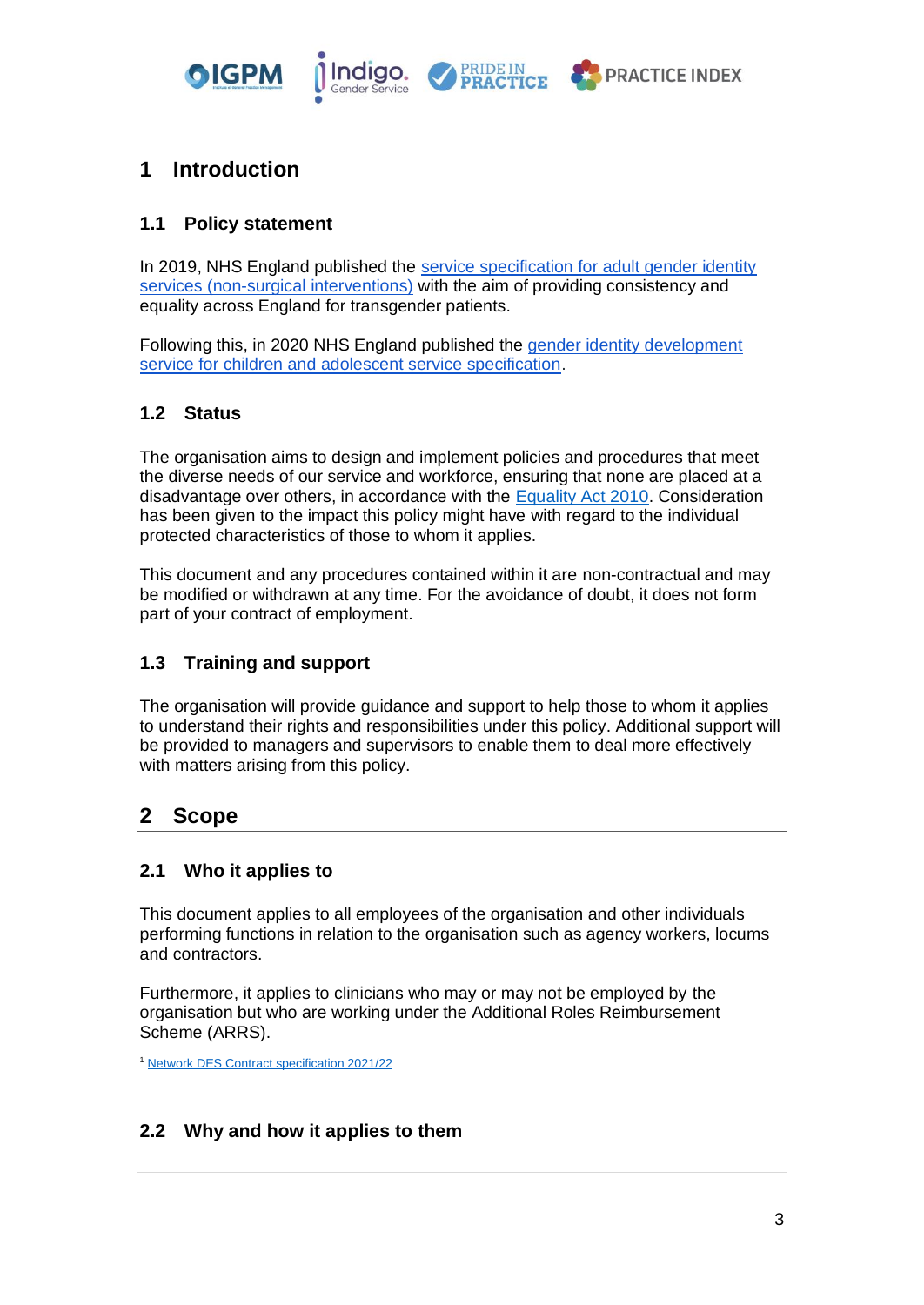

This document has been produced to support all staff at linsert organisation name] to ensure that the care of transgender and non-binary patients is managed in the appropriate manner and in accordance with the guidance. All staff should be aware of the need to ensure that patients are fully involved about decisions relating to their health and wellbeing and that they are offered the necessary support at all times.

# <span id="page-4-0"></span>**3 Definition of terms**

#### <span id="page-4-1"></span>**3.1 Trans or transgender**

An umbrella term to refer to anyone whose gender identity does not completely match the gender they were given at birth. This includes, but is not limited to, trans women, trans men and non-binary people.

#### <span id="page-4-2"></span>**3.2 Non-binary**

Someone who does not identify as a man or a woman or who identifies as both or as something else completely. A non-binary person may or may not identify as trans.

#### <span id="page-4-3"></span>**3.3 Gender incongruence**

Describes the situation where a person's gender is different to the gender they were assigned at birth

#### <span id="page-4-4"></span>**3.4 Gender dysphoria**

<span id="page-4-5"></span>Feelings of discomfort and/or distress related to gender incongruence

#### **3.5 Gender identity**

A way of describing the gender with which a person identifies such as man, woman or non-binary

#### <span id="page-4-6"></span>**3.6 Transition**

Often used to describe the process a trans person goes through from being known as one gender to being known as another. This transition may be social involving a change of name and presentation and it may involve medical intervention in the form of hormone replacement therapy and/or surgery. This term, however, can mean different things to different people. Some people prefer the term gender reassignment.

#### <span id="page-4-7"></span>**3.7 Trans woman**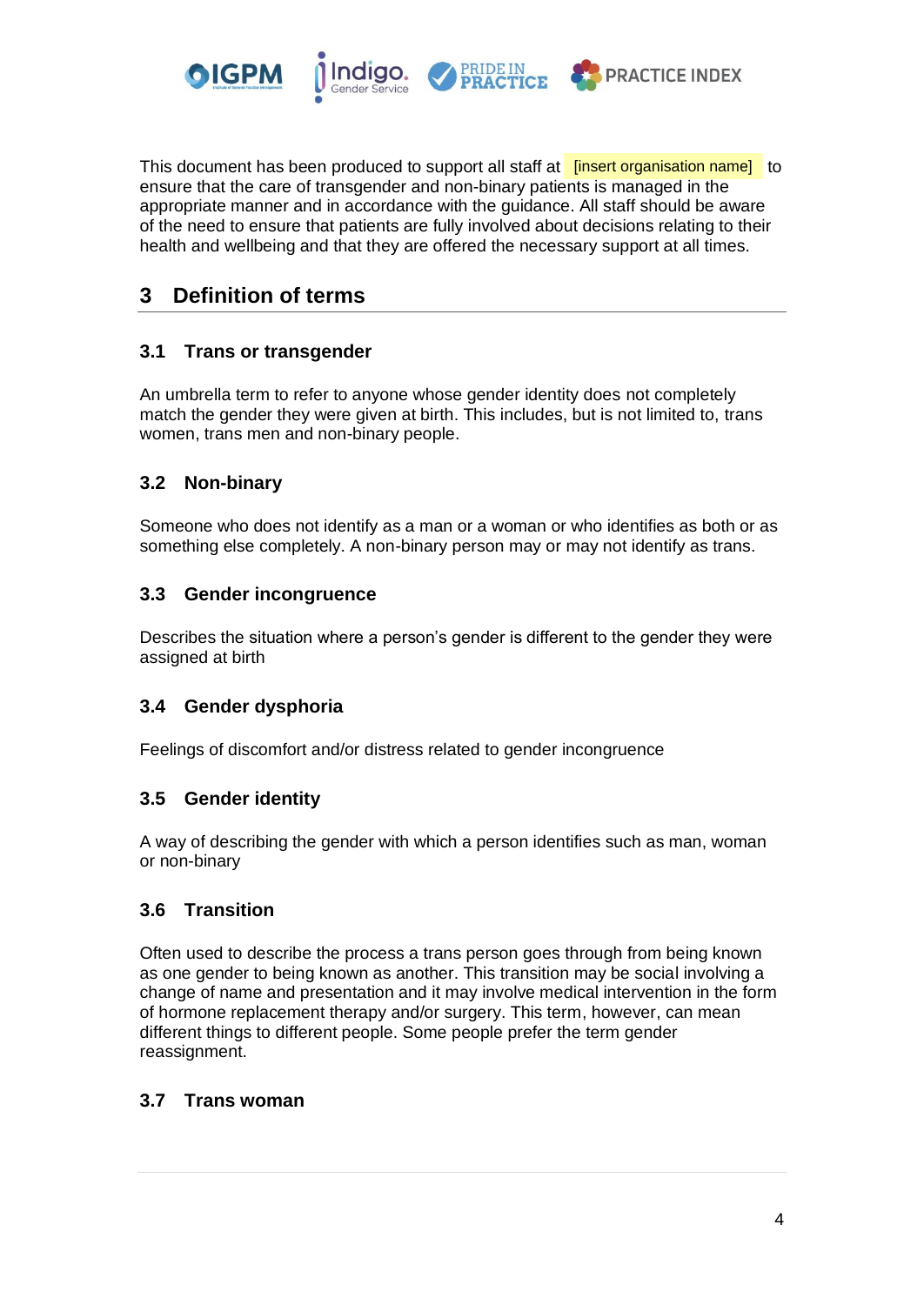

A woman who is trans, somebody whose gender identity is woman and who was assigned male at birth.

#### <span id="page-5-0"></span>**3.8 Trans man**

A man who is trans, somebody whose gender identity is man and who was assigned female at birth.

#### <span id="page-5-1"></span>**3.9 Pronouns**

Preferred gender pronouns or personal gender pronouns refer to the set of pronouns that an individual wants others to use in order to reflect that person's gender identity. This may be he/him, she/her, they/them, a mix of these or something different.

<span id="page-5-2"></span>A further glossary of terms and FAQs can be found at [www.stonewall.org.uk.](http://www.stonewall.org.uk/)

# **4 Treatment pathway**

#### <span id="page-5-3"></span>**4.1 Referral to a Gender Identity Clinic (GIC)**

Primary care clinicians in England can refer those patients who request support with their gender identity directly to a GIC. There are currently seven national GICs in England and patients can choose which clinic they would prefer to be referred to. There is no requirement for a GP to first refer the patient for a mental health assessment, nor do GPs need to request prior funding approval.

The following links provide advice on accessing the UK nations' gender identity clinics. Multiple regional pilot services have been established across England since 2020 to provide local support and reduce waiting times. These include services in Greater Manchester, London, Cheshire and Merseyside.

| <b>Country</b>   | <b>Gender Identity Clinic Information</b>               |
|------------------|---------------------------------------------------------|
| England          | NHS England – How to find an NHS gender identity clinic |
| Scotland         | NHS Scotland – Gender identity clinics                  |
| Wales            | Welsh gender service                                    |
| Northern Ireland | NI Regional gender identity service                     |

#### <span id="page-5-4"></span>**4.2 Geographical differences**

There are differences affecting countries within the United Kingdom and as a result separate guidance has been published: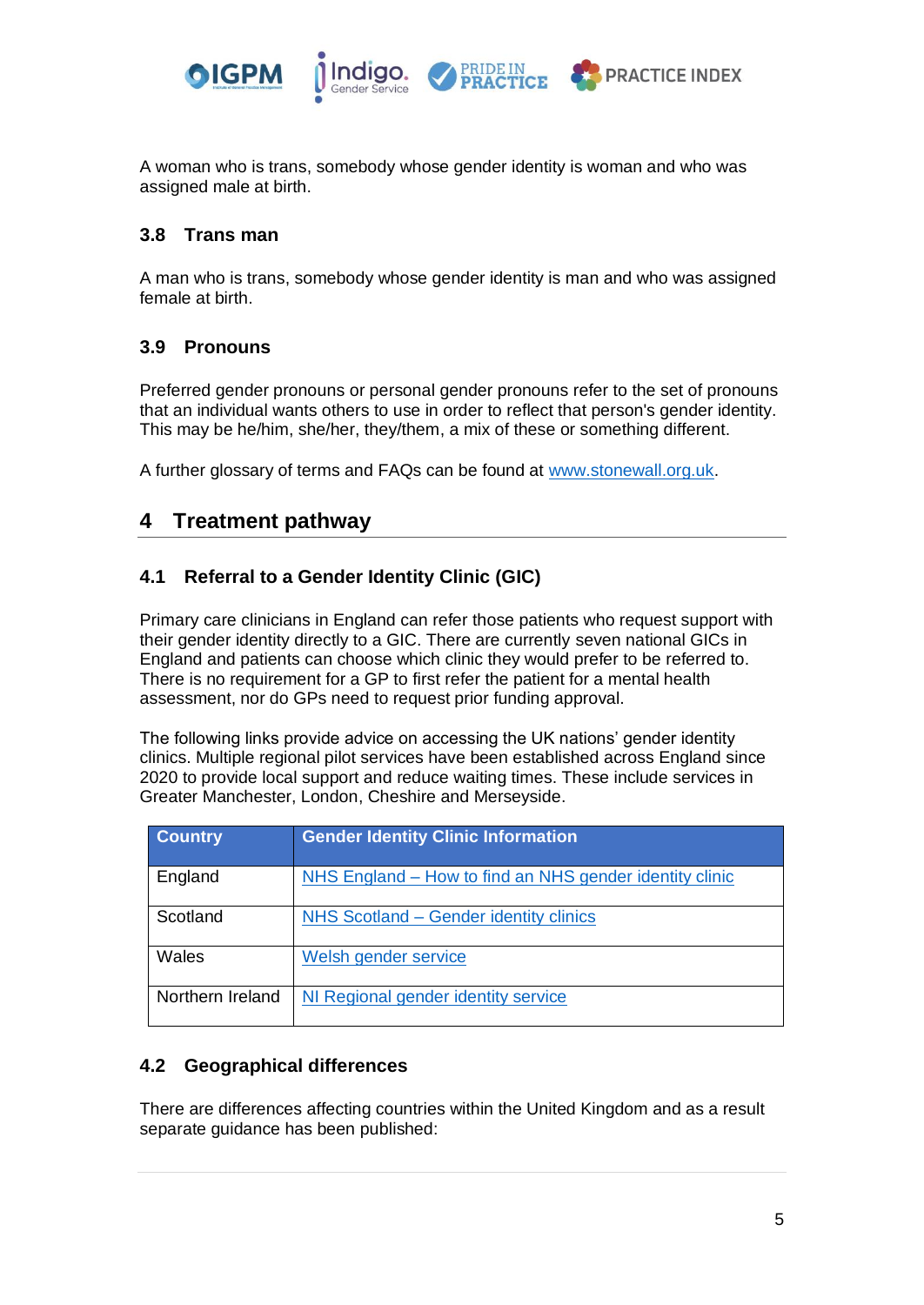

| <b>Country</b>   | <b>Guidance</b>                                                                 |
|------------------|---------------------------------------------------------------------------------|
| England          | RCGP Guidelines for the care of trans patients in primary care                  |
| Scotland         | NHS Scotland - Gender Reassignment Protocol                                     |
| Wales            | <b>Gender Wales</b>                                                             |
| Northern Ireland | <b>RCGPNI</b> – Guidance for the Care of Trans People in Primary<br><b>Care</b> |

#### <span id="page-6-0"></span>**4.3 GMC Ethical Hub**

The General Medical Council (GMC) has a collection of resources titled the 'Ethical Hub' that explores how to apply the GMC's guidance in practice and focuses on areas that clinicians have often requested support for from the GMC.

This [link t](https://www.gmc-uk.org/ethical-guidance/ethical-hub/trans-healthcare)o the Ethical Hub will help clinicians to address important ethical issues and incorporate good practice into their work

#### <span id="page-6-1"></span>**4.4 The protocol**

At linsert organisation name], staff must ensure they follow the detailed guidance in each nation of the UK (use the links at paragraph 4.2), ensuring the patient is fully involved in the decision-making process.

#### **4.5 Supporting documentation**

In addition to the referenced material throughout this policy, primary care in particular should also refer to the UK intercollegiate [Good Practice Guidelines for the](https://www.rcpsych.ac.uk/docs/default-source/improving-care/better-mh-policy/college-reports/cr181-good-practice-guidelines-for-the-assessment-and-treatment-of-adults-with-gender-dysphoria.pdf?sfvrsn=84743f94_4)  [Assessment and Treatment of Adults with Gender Dysphoria](https://www.rcpsych.ac.uk/docs/default-source/improving-care/better-mh-policy/college-reports/cr181-good-practice-guidelines-for-the-assessment-and-treatment-of-adults-with-gender-dysphoria.pdf?sfvrsn=84743f94_4) for further supporting information.

## <span id="page-6-2"></span>**5 Administration**

#### <span id="page-6-3"></span>**5.1 Medical records**

At <mark>[insert organisation name]</mark>,a patient's request to change their name, title or gender marker that is indicated on their medical records will be accepted. The patient does not need to have been issued with a Gender Recognition Certificate or have an updated birth certificate for their records to be amended.

It should be noted that trans patients have a legal right to change their name, title and gender marker on their healthcare records.

Do not change a title to Mx unless this is what the patient requests. Non-binary people may prefer Mx but a trans person may prefer Mr or Mrs. Changing a title will not affect screening recalls.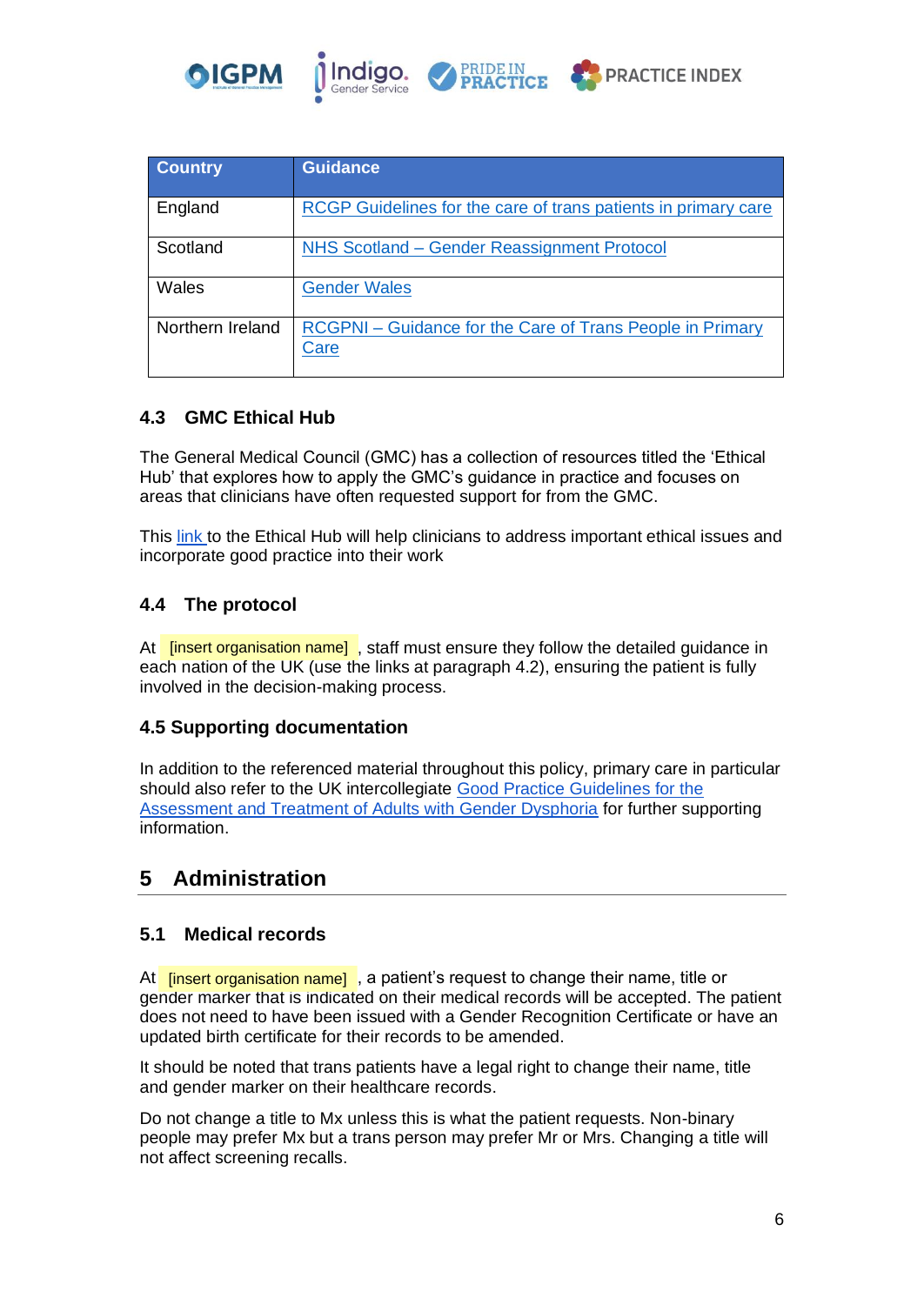

Recommendation: Accept a request from a patient to change their name, title and/or gender marker without requesting supporting information.

**PRACTICE INDEX** 

**Indigo** 

#### <span id="page-7-0"></span>**5.2 Processing the request**

When a patient changes their gender marker, i.e., male or female, they are given a new NHS number and must be registered as a new patient at the organisation. All previous medical information relating to the patient needs to be transferred into a newly created medical record.

When the patient informs **[insert organisation name]** that they wish to change their gender marker, the linsert organisation name] must inform the patient that this will involve a new NHS number being issued for them and the potential implications of this. Patients should be offered a consultation with a clinician to discuss what information from their previous records they are happy to have transferred over and the potential risks of incomplete medical records. This discussion should be clearly documented.

This process is not reversible. Should the patient wish to revert back to their original gender marker, they would then need to receive a third NHS number.

The process to be followed is that **[insert organisation name]** notifies PCSE that a patient wishes to change gender via the [enquiries form](https://pcse.england.nhs.uk/contact-us/). The organisation should include the patient's name and NHS number in the notification to PCSE.

PCSE sends **[insert organisation name]** a deduction notification for the patient and emails the main contact for the organisation (if available) the new details for the patient. The main contact for **[insert organisation name]** is **[insert name/role]**.

- ent. The main contact for <sub>[</sub>insert organisation name] □s [insert name/role] <sub>·</sub><br>a. [insert organisation name] accepts the deduction and registers the patient using the new details provided by PCSE. It is important that the patient's original record is NOT updated with their new NHS number. If this happens, they will not be registered and will miss out on continuity of care.
- b. PCSE sends a new patient medical record envelope with the patient's updated details to **[insert organisation name]**.
- c. The GP practice linsert organisation name] creates a new patient record using the new details and transfers medical information from the original medical record. Any information relating to the patient's previous name, title, gender identity or NHS number should not be included in the new record.

It is important to complete the new registration for the patient within five working days to ensure no interruption to patient care.

When registering new patients, do not select 'I' (indeterminate) as the gender category. Only select either 'M' for male or 'F' for female.

PCSE has a [process for registering the change of gender marker](https://pcse.england.nhs.uk/media/2892/process-for-registering-a-patient-gender-re-assignmentv10.pdf) on primary care records.

#### **Recommendations:**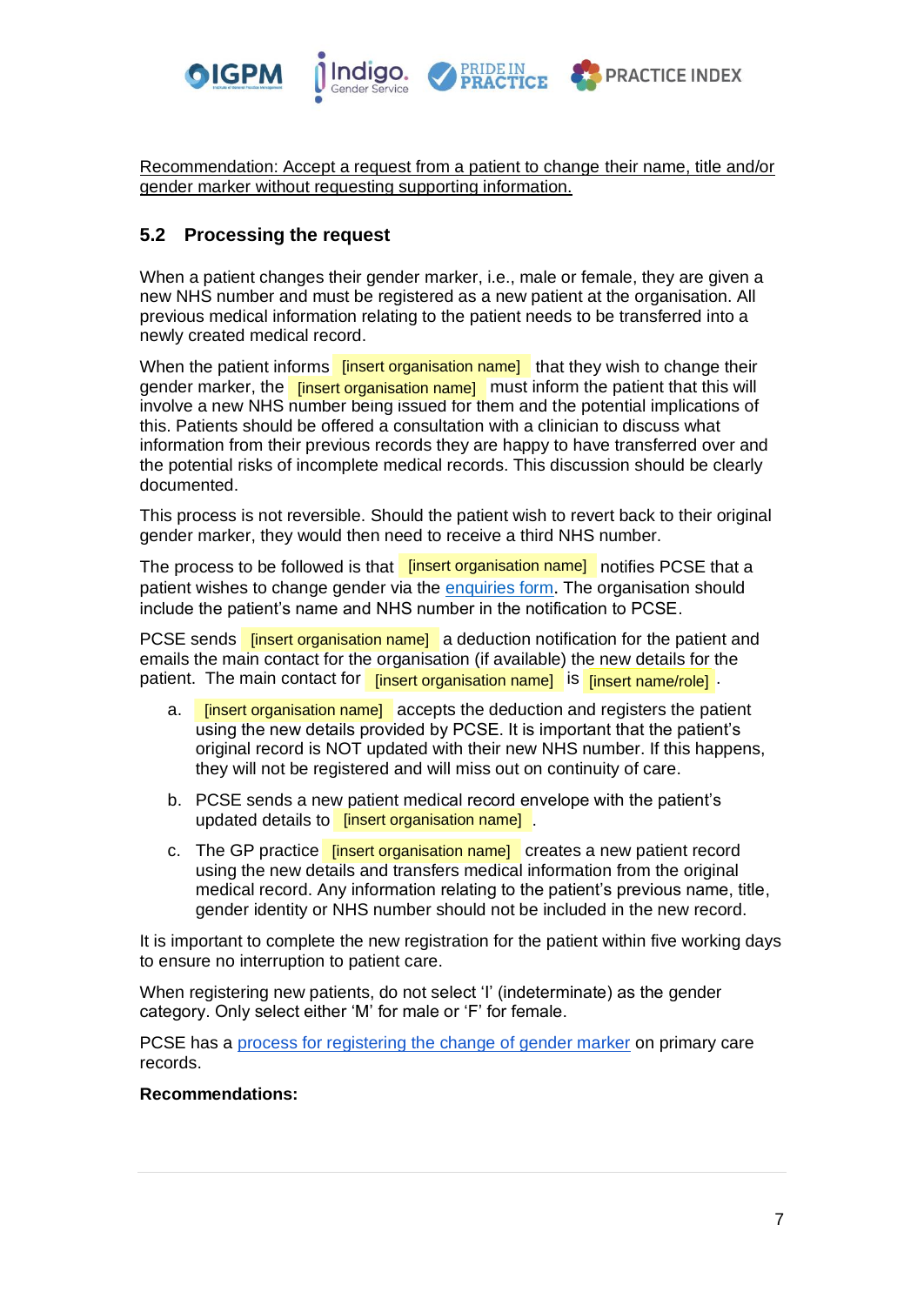





**Each GP practice should have a named clinician and admin lead who are aware of the processes involved and the potential implications of a change in gender marker.** 

**When a patient requests a change in gender marker, they are offered a discussion with the named clinician to discuss what information regarding their previous records they are happy to have transferred over and any potential risks.** 

#### <span id="page-8-0"></span>**5.3 Recalling patients for screening**

Transgender and non-binary patients should be offered organ specific cancer screening. If a patient is issued with a new NHS number they will not automatically be recalled for certain sex-specific screening programmes, for example, a trans man with a cervix will not automatically be recalled for a smear test if he changes his gender marker from female to male.

Screenings that will be affected by a change of gender marker are breast, cervix and AAA. Bowel screening is unaffected. Public Health England has developed [information for trans and non-binary patients regarding population screening.](https://www.gov.uk/government/publications/nhs-population-screening-information-for-transgender-people/nhs-population-screening-information-for-trans-people)

[insert organisation name] will ensure that appropriate screening is offered to patients and individual arrangements for such patients will be conducted using the following process:

- a. It will be explained to the patient that they will not be recalled for some types of screening when changing their gender marker.
- b. The patient will be informed as to what screening would be appropriate for them and which types may be affected. They will be asked to work with [insert organisation name] to ensure that this happens.
- c. Screening conducted will be according to the organs/tissues present.
- d. Where relevant, confidentially and with the patient's permission, the patient will be identified as trans gender on paperwork/forms accompanying the samples. It is critical that the reason for this is explained and consent given.
- e. A copy of the results will be provided to the patient for future reference.
- f. Where possible, a reminder will be issued for future screening via the primary care clinical system or a confidential database. This can be done by placing a relevant alert or reminder on the medical record. However, the patient will also be advised to keep a note of when screening is due and to request this if they do not receive an automated reminder.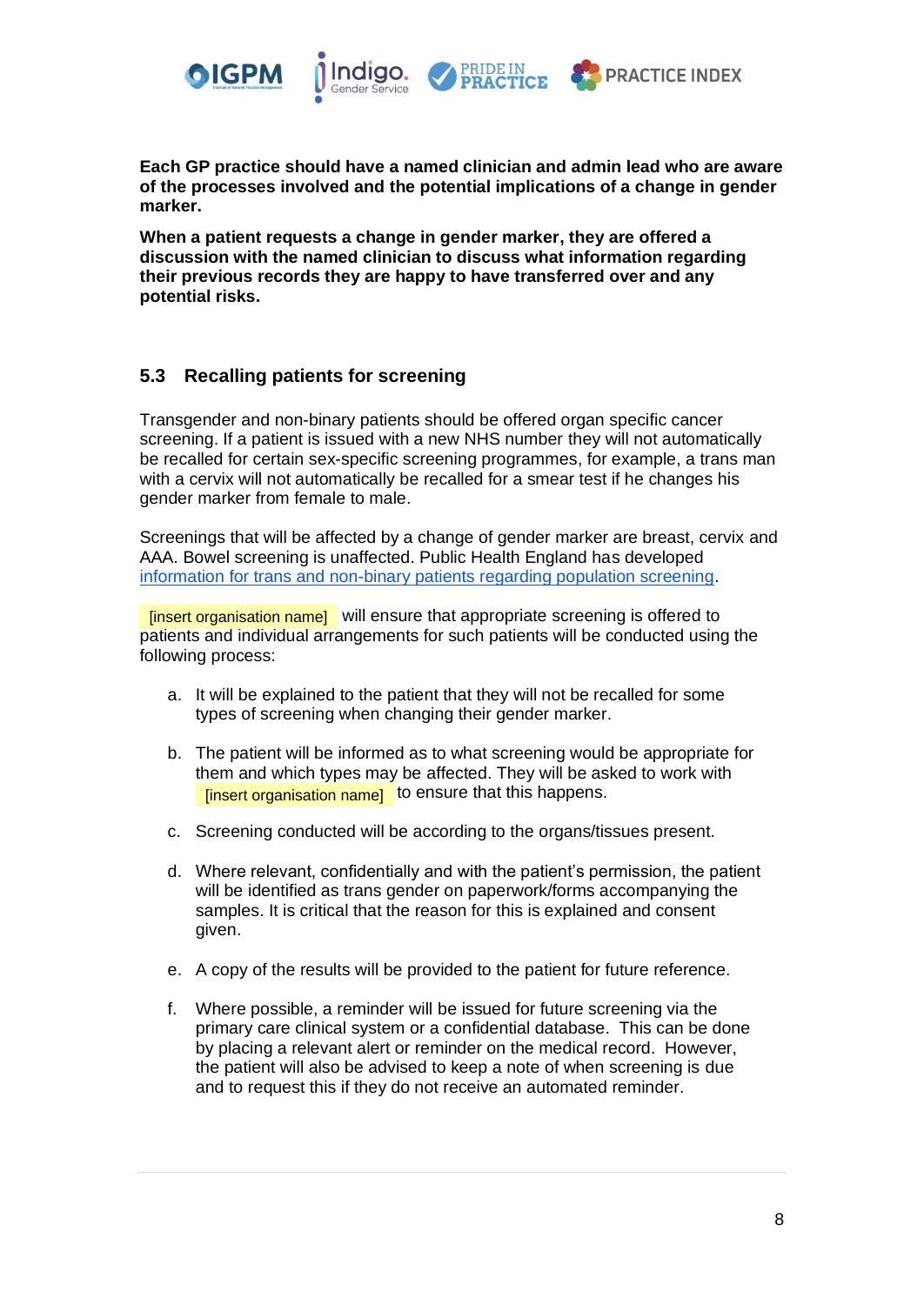

Ensuring that patients maintain regular screening is vitally important. It is imperative that the patient is invited to linsert organisation name] to discuss these with the GP and the above steps advised.

**PRACTICE INDEX** 

**Recommendation: Each practice should have a clear policy on how trans and non-binary patients are invited for appropriate screening taking into account individual recall processes and clinical systems.** 

#### <span id="page-9-0"></span>**5.4 UK General Data Protection Regulation (GDPR) compliance**

It is the responsibility of the data controller at linsert organisation name] to ensure that data is *"accurate and, where necessary, kept up to date; every reasonable step must be taken to ensure that personal data that is inaccurate, having regard to the purposes for which they are processed, are erased or rectified without delay".* 

<span id="page-9-1"></span>For more information, refer to the organisation's [UK GDPR Policy.](https://practiceindex.co.uk/gp/forum/resources/uk-gdpr-policy.1703/)

#### **5.5 Confidentiality**

It is clearly outlined by the GMC that *"it is unlawful to disclose a patient's gender history without their consent. When communicating with other health professionals, gender history need not be revealed unless it is directly relevant to the condition or its likely treatment*".

Additionally, the GMC states that "*there may be circumstances where it is necessary to disclose the patient's gender history. This will enable the service that will be dealing with the patient to be prepared to do so, thereby ensuring the necessary level of support is available to the patient at the time of his/her appointment*".

Supporting information regarding disclosure, confidentiality and ethics can be found in [Section 22 of the Gender Recognition Act 2004](http://www.legislation.gov.uk/ukpga/2004/7/section/22/data.pdf) and at [www.gmc-uk.org.](https://www.gmc-uk.org/ethical-guidance/ethical-hub/trans-healthcare#confidentiality-and-equality)

Further compliance with the UK GDPR is required in relation to confidentiality. The data controller must ensure the data is collected for specified, explicit and legitimate purposes and not further processed in a manner that is incompatible with those purposes.

Furthermore, data processors (staff) must ensure the data subject (patient) has given consent to the processing of his or her personal data for one or more specific purposes, i.e., referral for treatment, etc.

At **[insert organisation name]**, the data controller is **[insert name and role]**. Any questions regarding confidentiality and the sharing of data should be referred to the aforementioned person in the first instance.

#### <span id="page-9-2"></span>**5.6 Respect**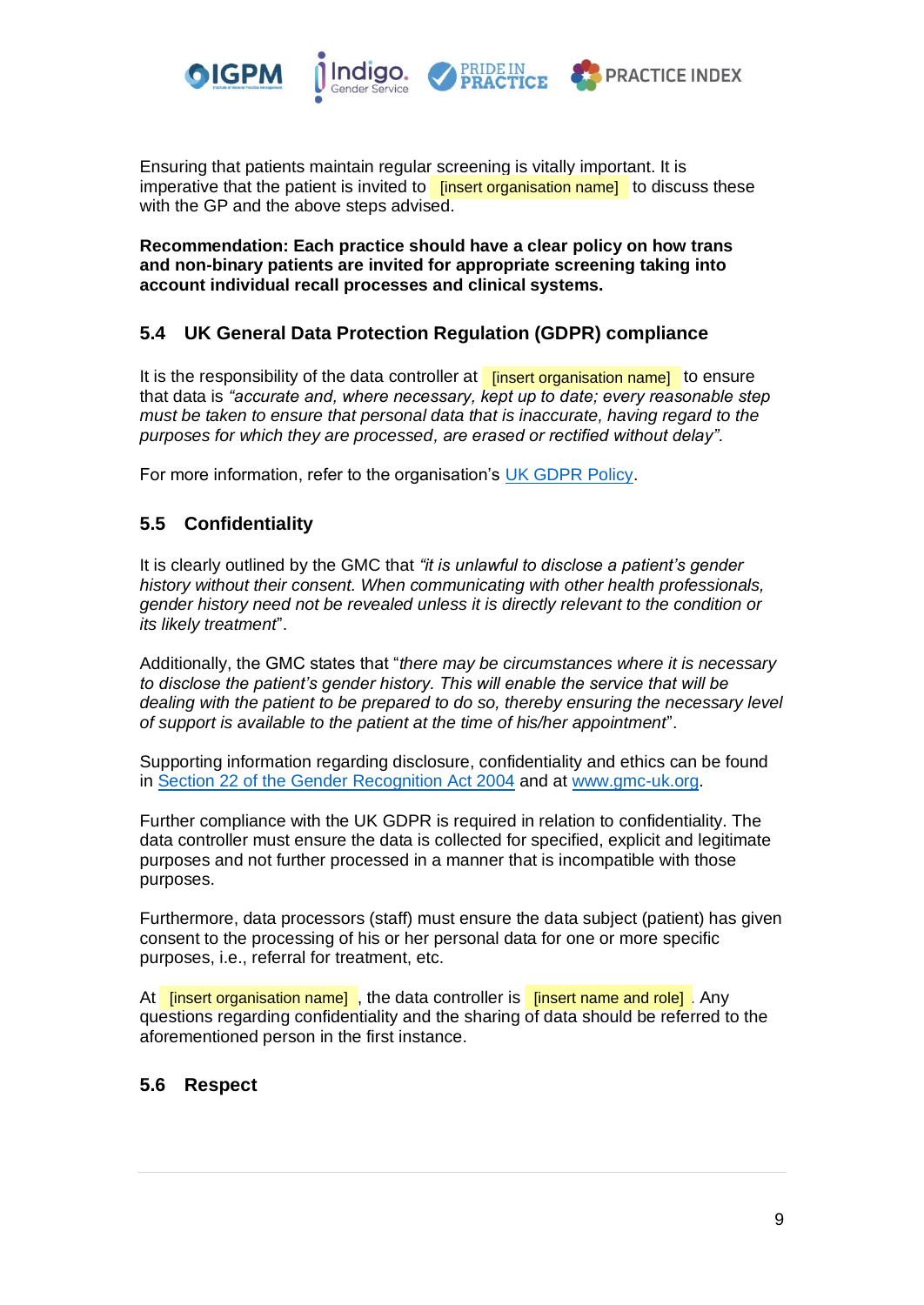

It is imperative that patients who are trans or non-binary are addressed in the correct manner. All staff at **[insert organisation name]** are to use the patient's preferred name and title at all times.

Where doubt exists, staff should ask the patient "How do you prefer to be addressed?" and, if necessary, "What pronouns do you use?" (i.e., he/him, she/her, they/them).

## <span id="page-10-0"></span>**6 Summary**

All staff are to be mindful that the patient population at **[insert organisation name]** is, by nature, diverse. Effective communication is one way in which the organisation ensures that all patients are treated with respect and dignity whilst also involving patients in decisions about their healthcare, always ensuring they are offered the appropriate level of care and support.

Useful additional resources:

TransActual – [Supporting trans patients: A brief guide for GP surgery staff](https://www.transactual.org.uk/gp-surgery-trans)

[Applying for a gender recognition act certificate \(GRC\)](https://www.gov.uk/apply-gender-recognition-certificate)

[Information for trans and non-binary people seeking fertility treatment](https://www.hfea.gov.uk/treatments/fertility-preservation/information-for-trans-and-non-binary-people-seeking-fertility-treatment/)

[Applying for a passport Additional information for transgender customers](https://assets.publishing.service.gov.uk/government/uploads/system/uploads/attachment_data/file/251703/Applying_for_a_passport_additional_information.PDF)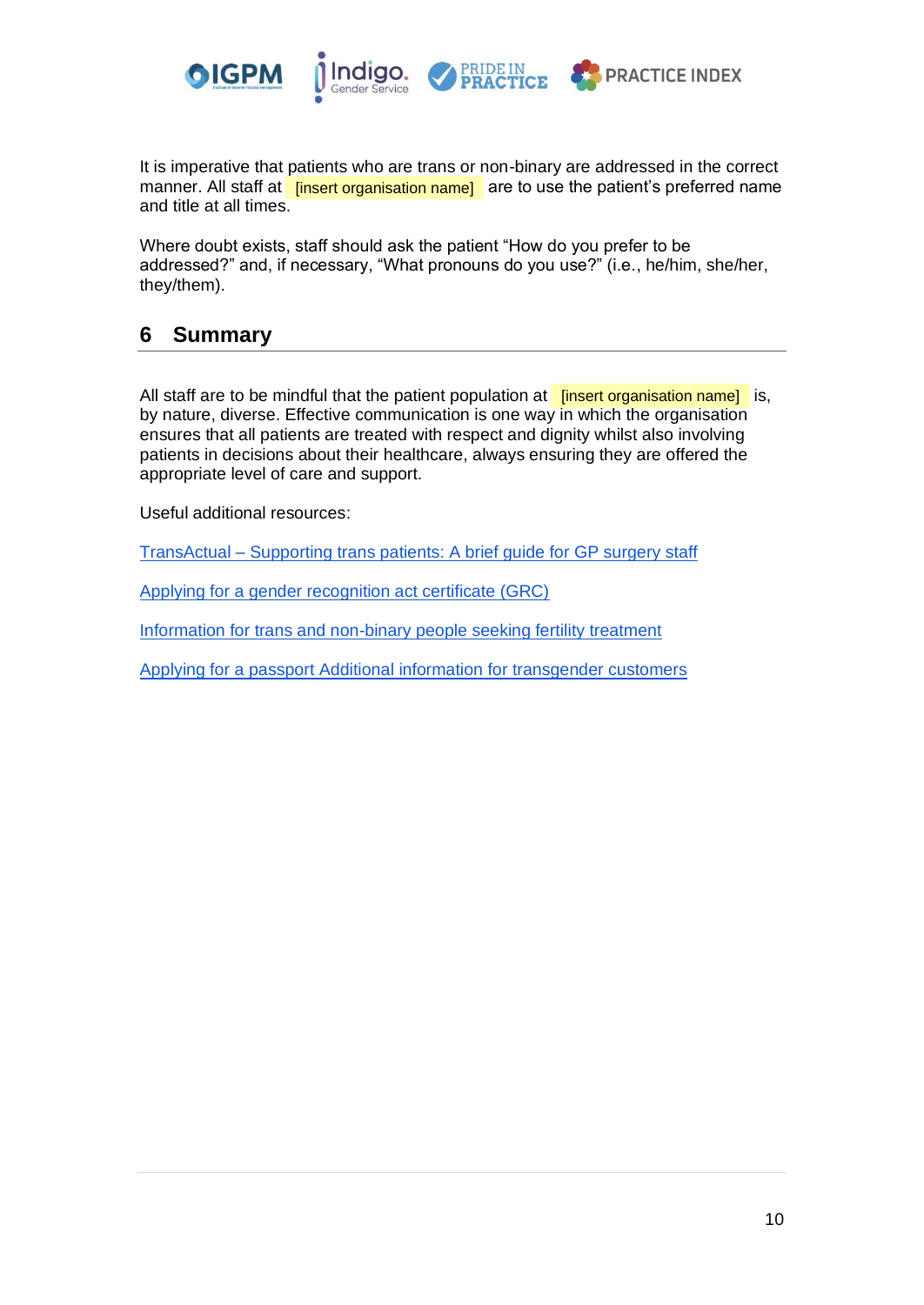# **Administration**



◯ Patient Action Practice Action PCSE Action